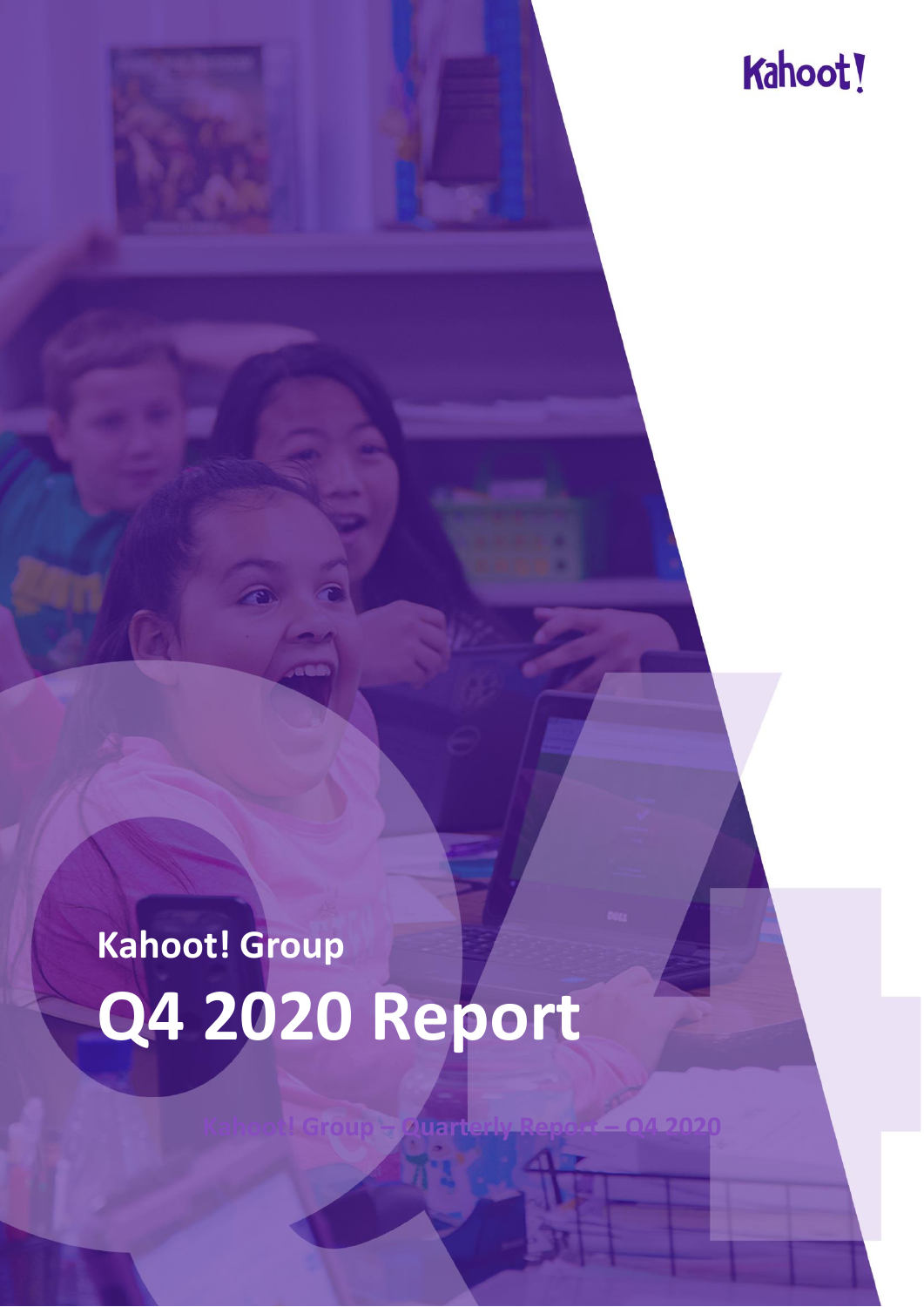**OSLO, February 10, 2021 – Kahoot! AS, (KAHOT) today announced financial results for its fiscal quarter ended December 31, 2020. The Kahoot! Group continued its strong performance in the final quarter of 2020, including solid growth in usage, revenues, subscribers, launch of several new features and services as well as new strategic partnerships and the acquisitions of Actimo and Drops.**

Invoiced revenue for the Kahoot! Group reached \$17.5m in Q4 2020, representing 230% increase from reported invoiced revenue in Q4 2019. The quarter over quarter invoiced revenue growth was 50% in Q4 2020 (vs. Q3 2020). The group delivered in Q4 2020 solid cash flow with approx. 40% cash flow conversion from billed revenue, being the fifth consecutive quarter with positive cash flow from operations. The Kahoot! Group reached more than 550K paid subscriptions per Q4 2020 whereof Drops accounted for 100K. During Q4 2020, the Kahoot! Group reached 5 billion cumulative players on the platform since launch in 2013.

## **An update from the CEO of Kahoot!, Eilert Hanoa: Fourth Quarter 2020**

2020 proved to be a pivotal year for Kahoot! As the focus turned towards fighting a global pandemic, the world embraced new ways of learning, working and socializing, almost overnight. We witnessed the rapid acceleration of digitalization across all aspects of life, and at Kahoot!, we were prepared for the changes.

As a company, we were well-positioned to support educators, students, parents, professionals and social groups as they navigated a new and virtual means of engaging, entertaining and learning. It became more important than ever in 2020 for us to fulfill our mission of making learning awesome for everyone, whether physically together or at a safe social distance.

Kahoot! experienced massive adoption globally throughout 2020, as it became an essential toolkit to stimulate engagement at school, work and home, during the pandemic and beyond.

We reached 1.5 billion participating players in 2020 in 200 countries and we also achieved a major milestone for Kahoot!, reaching five billion participating players since launch, a number that's been steadily growing over our seven-year history. This was a proud moment for all of us in Kahoot!, and a truly awesome way to end the year.

From start to finish, 2020 was a year of exciting initiatives and strong growth for Kahoot!. Our solid organic growth fueled our ambitions to build the world's leading learning platform, and we further strengthened this position by acquiring two companies, employee engagement platform Actimo and language learning platform Drops. With these two powerful companies (and their respective market segments) now in the Kahoot! family, we have been able to bolster our learning offerings for corporate learners and those learning at home, in addition to introducing new functionality that enables millions of users to learn more effectively.

Over the course of the year, the Kahoot! team continued to develop define and execute on our strategy and ambitious roadmap targeting our primary segments: at school, at home and at work. We continued to build our globally recognized brand with a viral distribution model - based on a scalable technology platform.

As a company, we shifted to a fully remote operational working model, becoming almost completely virtual, along with much of the world as a result of the pandemic. Despite the challenging times, the Kahoot! team has done a great job making sure we were able to continue to deliver improved products and services throughout the year for all users and customers.

We are fortunate that, over the years, the Kahoot! team has built a solid technical foundation, resulting in a scalable cloud platform with a viral business model, enabling us to continuously add more value for all our users. It's a model that served us well during the Covid-19 pandemic.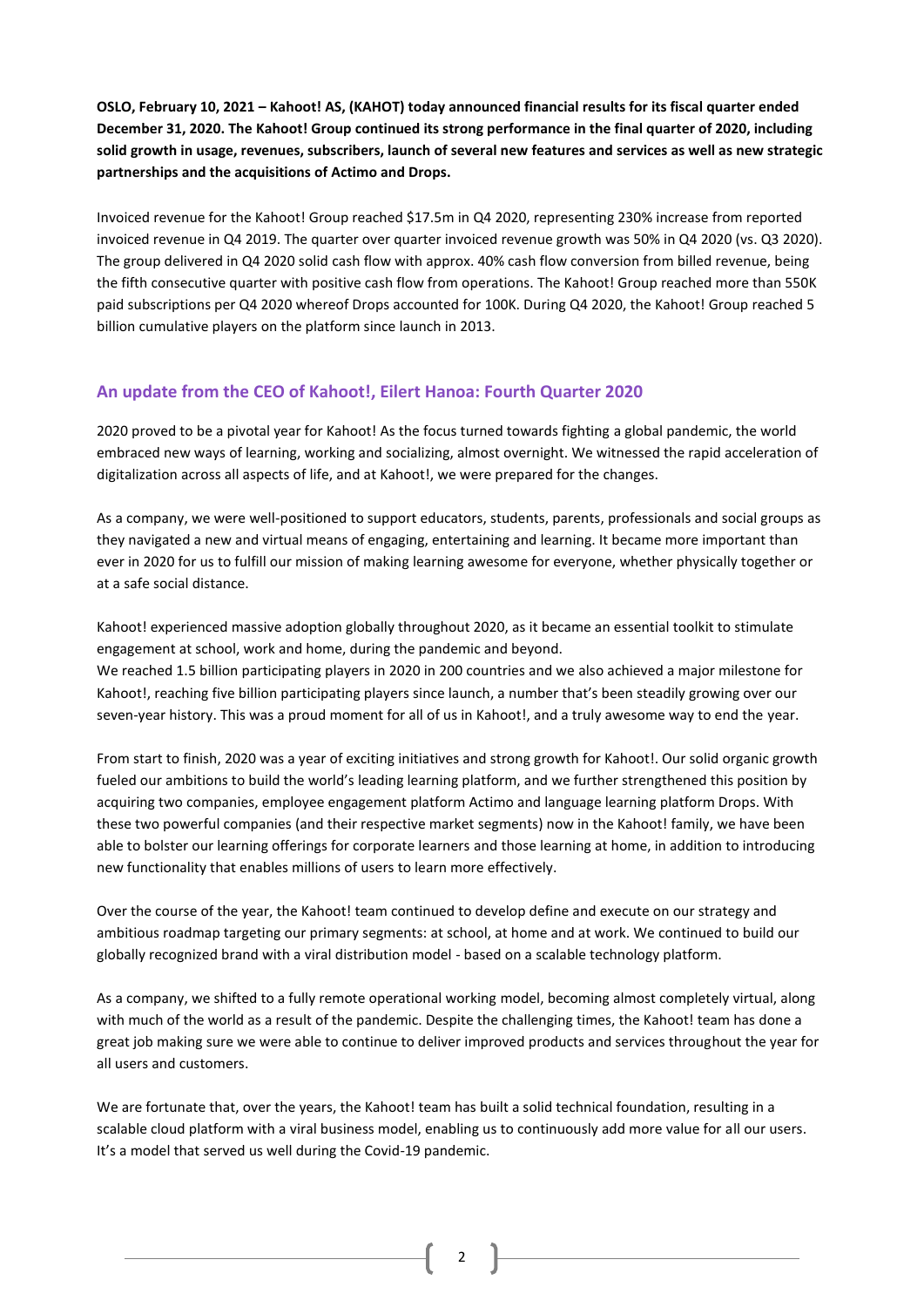Over the course of the year our team has grown to 200+ team members all of whom represent the strong Kahoot! culture of curiosity, inclusivity and playfulness. We aim to expand our employee base in all areas of the company in 2021. Our main priority has been to invest into engineering and product development, in addition to acquiring talents in customer experience, design, assisted sales, and corporate development and operations.

As we look back on our incredible journey in 2020, I have a tremendous amount of optimism for our future and our ability to continue to support our users and customers during these challenging times. I am incredibly proud of how we as a company have come together to strengthen our trajectory of our operations. We've done this through product development, constant focus on the user experience, and our ability to pivot and reimagine, in order to meet the changing needs of all our user groups and customers.

Looking ahead we are heading toward an important milestone of our main listing on the Oslo Stock Exchange before the end of the first quarter of 2021. In addition, we plan to offer new, free and premium tools and functionality for interactive presentations for school and work, corporate training, language learning, Academy Marketplace, and additional content offerings from publishing partners.

There's still a lot of important work to be done that will require us to stay the course, but I'm excited about the opportunities that lie ahead as we continue on our mission to make learning awesome for all!

## **Highlights Q4 2020**

The main figures were reported in the company trading update January 5, 2021.

- The user growth on the Kahoot! platform continued with more than 24m active accounts in the last twelve months, a 57% year-over-year (YoY) growth. Number of hosted games in the last twelve months was more than 250m (19% YoY growth) with 1.5bn participants (26% YoY growth).
- Kahoot! launched several new features and editions for all main categories (at Work, at School and at Home), contributing to the growth of both free and paid users in the quarter.
- Strong growth in paid subscriptions for the Kahoot! Group, reaching more than 550K in Q4 2020, an increase of 190K paid subscriptions from Q3 2020, whereof Drops accounted for 100K. The YoY growth in paid subscriptions was 220% (approx. 380K) per Q4 2020.
- Per Q4 2020 the Kahoot! Group had approx. 120K subscriptions in the Work category, 230K subscriptions in the School category and 200K subscriptions in the Home and Study category, including DragonBox curriculum and Drops (acquired November 28, 2020) language learning subscriptions. In addition, Actimo (acquired October 5, 2020) has approx. 125K monthly active users.
- Invoiced revenue for the Kahoot! Group for Q4 2020 reached \$17.5m, compared to \$5.3m in Q4 2019 as reported, representing 230% YoY growth. The quarter over quarter invoiced revenue growth was 50% in Q4 2020 (vs. Q3 2020).
- Invoiced revenue for the full year 2020 for the Kahoot! Group reached \$45.3m, compared to \$13.0m as reported for 2019, representing 247% YoY growth.
- The Kahoot! Group customer base MRR (Monthly Recurring Revenue) as of 31.12.2020 reached \$5m corresponding to ARR (Annual Recurring Revenue) of \$60m. As of 31 12.2019 reported ARR was \$14m.
- Operating revenue for Q4 2020 was \$12.0m compared to \$2.8m in 2019, representing 329% YoY growth.
- Operating revenue for the full year 2020 was \$31.0m compared to \$8.5m in 2019, representing 265 % YoY growth.
- Cash flow from operations was \$7.0m in Q4 2020 compared to \$1.4m in Q4 2019. For the full year 2020, cash flow from operations was \$17.4m compared to -\$2.5m for the full year 2019.
- EBITDA adjusted for share-based compensation expenses and related payroll taxes, acquisition-related expenses and listing cost preparations was \$2.3m for the full year 2020, compared to -\$6.6m for the full year 2019.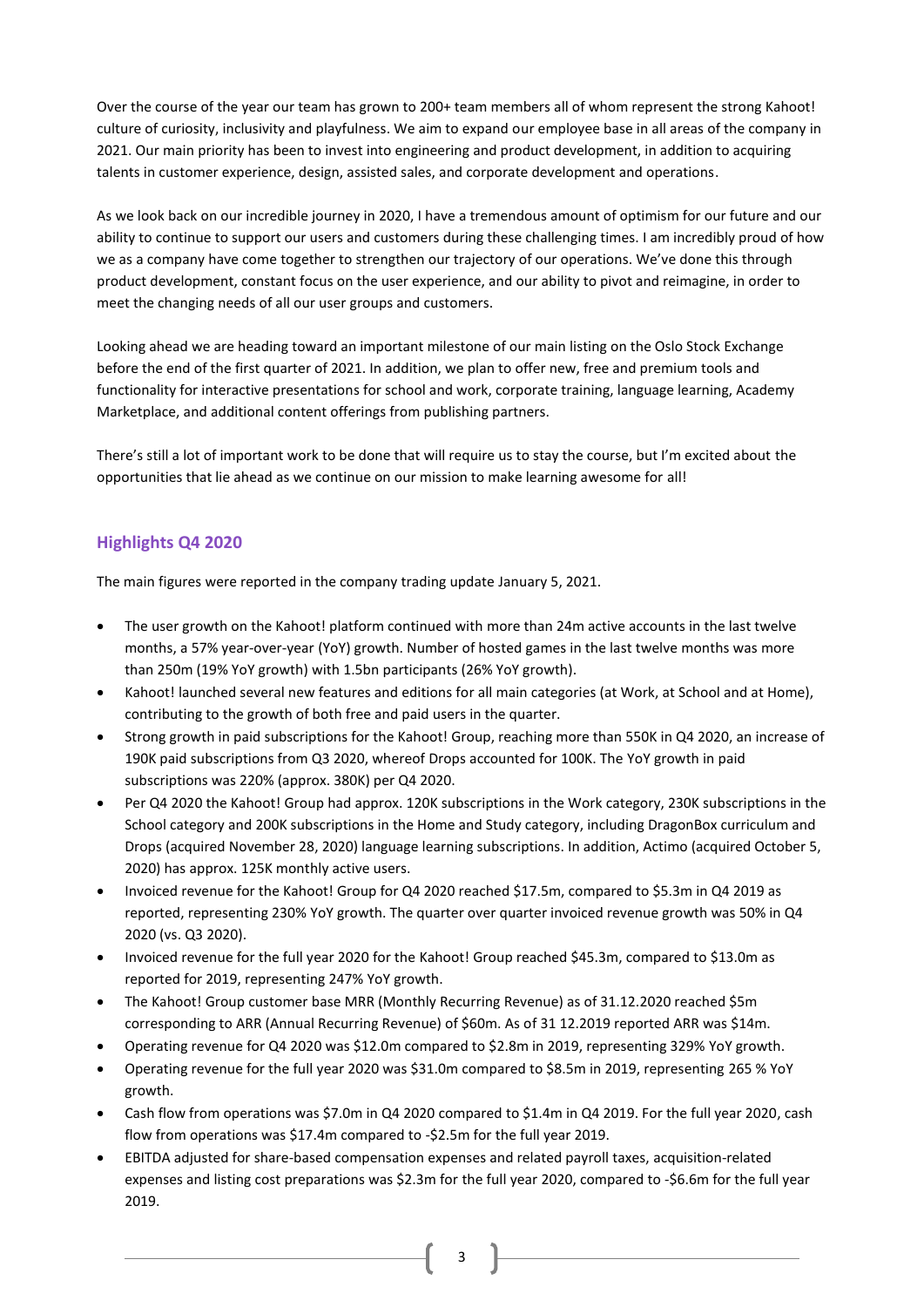## **Alternative performance measures**

In order to enhance the understanding of the Group's performance, the Group presents certain measures and ratios that might be considered as alternative performance measures (APM) as defined by the European Securities and Markets Authority, and these should not be viewed as substitute for any IFRS financial measures. The APMs includes Invoiced Revenue, Annual Recurring Revenue (ARR), Monthly Recurring Revenue (MRR), EBITDA and adjusted EBITDA. The Group has presented these APMs because it considers them to be important supplemental measures to understand the overall picture of revenue and profit generation in the Group's operating activities.

| USD in millions                          | Q4 2020 | Q4 2019  | <b>FY 2020</b> | FY 2019  |
|------------------------------------------|---------|----------|----------------|----------|
|                                          |         |          |                |          |
| Invoiced revenue                         | 17,5    | 5,3      | 45.3           | 13,0     |
| ARR end of period                        | 60.0    | 14.0     | 60.0           | 14,0     |
| Operating revenue                        | 12,0    | 2.8      | 31,0           | 8,5      |
|                                          |         |          |                |          |
| <b>EBITDA before adjustments</b>         | (11,6)  | (4,8)    | (15, 9)        | (10,7)   |
| Share based payment expenses             | 2,0     | 0,1      | 3,1            | 0,5      |
| Social security tax share based payments | 9,4     | 2,8      | 14,2           | 3,3      |
| Acquisition transaction and listing cost | 1.0     | $\sim$   | 1.0            | 0,3      |
| <b>EBITDA</b> adjusted                   | 0.8     | (1, 9)   | 2,3            | (6, 6)   |
|                                          |         |          |                |          |
| Adjusted EBITDA margin (%)               | 6.4%    | $-66.5%$ | 7.5%           | $-77,9%$ |
|                                          |         |          |                |          |
| Cash flow from operating activities      | 7.0     | 1,4      | 17.4           | (2,5)    |
| Cash and cash equivalents end of period  | 256.1   | 40.9     | 256.1          | 40,9     |

## Description of alternative performance measures:

- Invoiced Revenue is defined as the amount invoiced to customers in the relevant period.
- Monthly Recurring Revenue (MRR) is defined as the Group's consolidated recurring revenue for a month.
- Annual Recurring Revenue or (ARR) is defined as MRR for the applicable month multiplied by twelve.
- EBITDA is defined as the profit/(loss) for the year before net financial income (expenses), income tax expense, depreciation, and amortization.
- Adjusted EBITDA is defined as EBITDA adjusted for special operating items. Special operating items are material expenses and other material transactions of either a non-recurring nature or special in nature compared to ordinary operational income or expenses and include adjustments for share-based compensation expenses and related payroll taxes, acquisition-related expenses and listing cost preparations.

## **Financial review**

The Kahoot! Group has for 2020 converted the consolidated financial statements to the International Financial Reporting Standards (IFRS) as endorsed by the European Union (EU), and as such the 2019 financials have been restated to give comparable figures.

• Total revenue for the Kahoot! Group was \$12.0m for Q4 2020, compared to \$2.8m for Q4 2019, representing 329% growth. For the full year 2020, total revenue was \$31.0m compared to \$8.5m for 2019. The increase of \$22.5m, representing 265%, was driven by strong growth in number of paid subscriptions for the Group's products, and continued uptake on subscription plans with higher price points.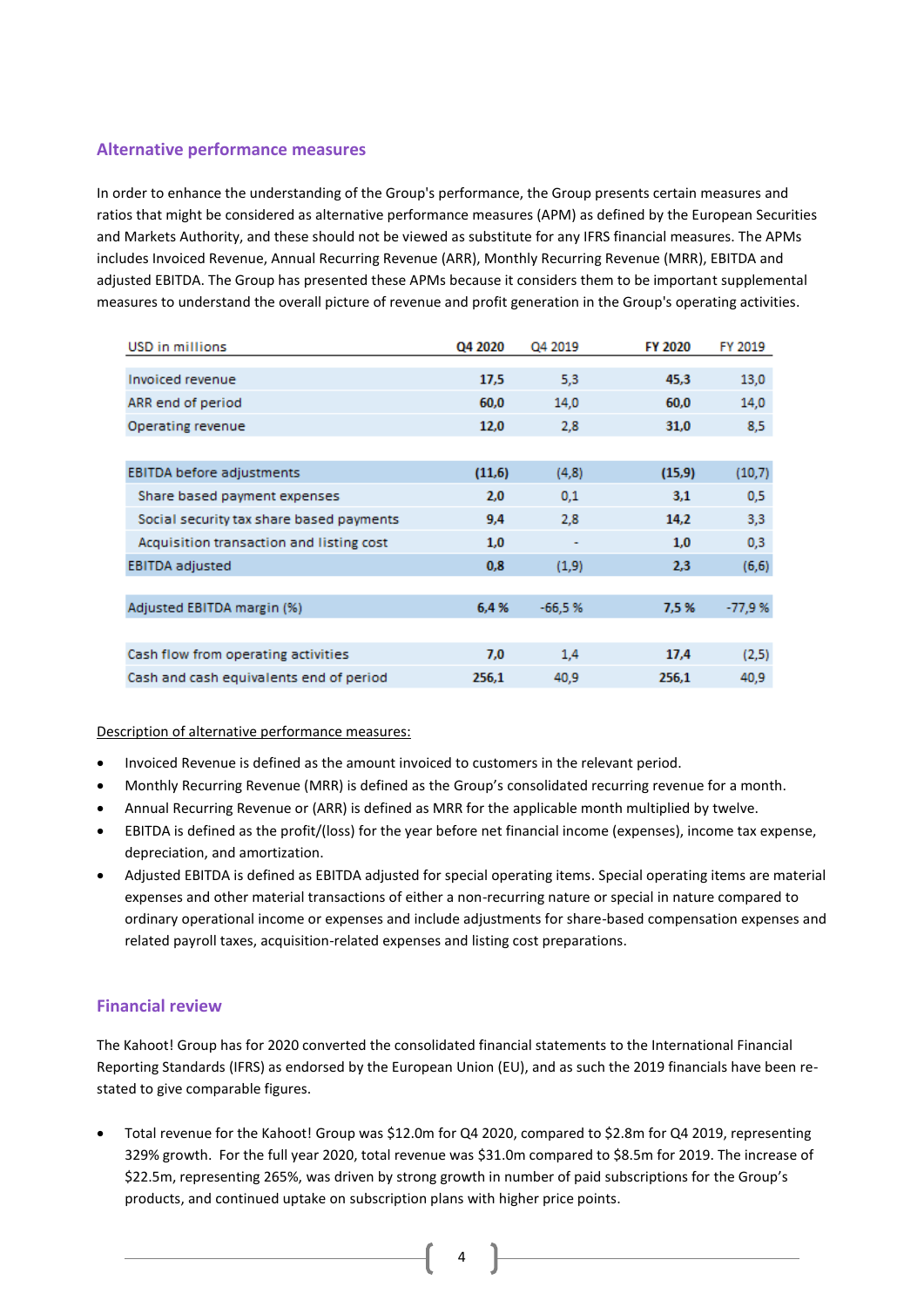- Employee benefit expenses amounted to \$17.1m in Q4 2020, whereof share-based payments and related social security taxes accounted for \$11.4m. Employee benefit expenses excluding share-based payments and related social security taxes amounted to \$5.7m in Q4 2020, compared to \$2.8m in Q4 2019. The increase is mainly due to increased number of employees including effect of acquired companies in Q4 2020. For the full year 2020, employee benefit expenses amounted to \$31.6m whereof share based payments and related social security taxes accounted for \$17.3m. Employee benefit expenses excluding share-based payments and related social security taxes amounted to \$14.3m in 2020, compared to \$8.4m in 2019.
- Other operating expenses amounted to \$5.1m for Q4 2020 compared to \$1.7m for Q4 2019. The increase of \$3.4m includes transaction acquisition cost, listing preparation cost, and effect of acquired companies in Q4 2020.
- EBITDA amounted to -\$11.6m in Q4 2020. EBITDA adjusted for share-based compensation expenses and related payroll taxes, acquisition-related expenses and listing cost preparations was \$0.8m in Q4 2020, compared to -\$1.9m for 2019.
- EBITDA amounted to -\$15.9m for 2020. EBITDA adjusted for share-based compensation expenses and related payroll taxes, acquisition-related expenses and listing cost preparations was \$2.3m for 2020 compared to -\$6.6m for 2019.
- The Group had on a consolidated basis net financial expenses of USD 16.6 million, compared to USD 0.1 million for the financial year 2019. The increase in financial expenses was caused by exchange rate differences on foreign currency held in the parent company. Most of the Group's liquidity is held in USD as this is the expected acquisition currency.

## **Forward looking statement**

- For the full year 2021, the Kahoot! Group's reiterate the ambition to reach \$90-100m in invoiced revenues with continued solid positive cash flow from operations and one million paid subscriptions.
- The company is preparing for a main listing at Oslo Stock Exchange which could be completed as early as in Q1 2021. In addition, the company will explore the opportunity for a secondary listing during 2021.

For more information, please contact:

Eilert Hanoa, CEO, Phone: +47 928 32 905, Email: [eilerth@kahoot.com](mailto:eilerth@kahoot.com) Ken Østreng, CFO, Phone: +47 911 51 686, Email[: keno@kahoot.com](mailto:keno@kahoot.com)

## **About Kahoot!**

Kahoot! is on a mission to make learning awesome! We want to empower everyone, including children, students, and employees to unlock their full learning potential. Our learning platform makes it easy for any individual or corporation to create, share, and play learning games that drive compelling engagement. In addition, our family of apps takes math learning to a new level and empowers children to learn to read through play. Learners of all ages can make language learning natural with immersive visuals and play through our Drops apps. Organizations can connect and engage their work teams with Actimo, our employee engagement platform. Launched in 2013, Kahoot!'s vision is to build the leading learning platform in the world. In the last 12 months, more than 250 million games have been played on the Kahoot! platform with 1.5 billion participating players in 200 countries. The company is headquartered in Norway with offices in the US, the UK, France, Finland, Estonia, Denmark and Spain. Let's play!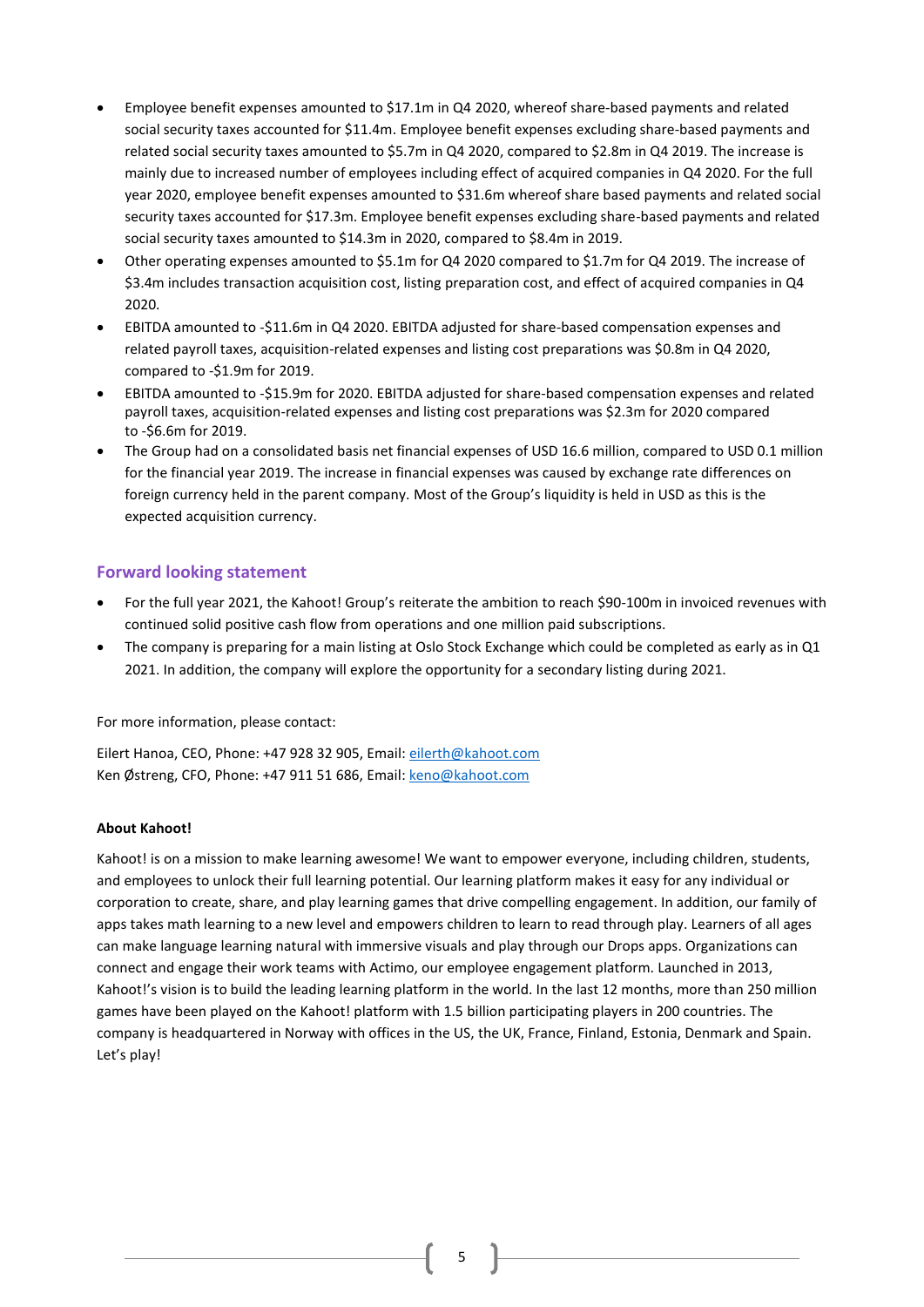## **Financial statements**

## **1. Consolidated statement of profit or loss**

| USD in thousands                                             | Q4 2020 | Q4 2019 | FY 2020  | FY 2019   |
|--------------------------------------------------------------|---------|---------|----------|-----------|
| Revenue from contracts with customers                        | 11974   | 2 7 9 8 | 30 859   | 8 4 6 4   |
| Other operating income                                       | 30      |         | 175      |           |
| Total revenue and other operating income                     | 12 005  | 2 7 9 8 | 31 034   | 8 4 6 4   |
| Cost of sales                                                | 1356    | 179     | 3790     | 906       |
| Employee benefit expenses                                    | 17 110  | 5679    | 31 625   | 12 14 2   |
| Other operating expenses                                     | 5 1 2 6 | 1725    | 11 5 53  | 6 1 3 8   |
| Operating profit/(loss) before deprec. and amortiz. (EBITDA) | (11587) | (4786)  | (15936)  | (10721)   |
| Amortization of intangible assets                            | 861     | 365     | 1897     | 1097      |
| Depreciation                                                 | 220     | 144     | 685      | 569       |
| Operating profit/(loss) (EBIT)                               | (12668) | (5296)  | (18517)  | (12387)   |
| <b>Financial income</b>                                      | 116     | 237     | 372      | 347       |
| <b>Financial expenses</b>                                    | (134)   | (185)   | (329)    | (255)     |
| Net change in fair value of financial instruments            | 848     |         | 848      | ۰         |
| Net foreign exchange gains (losses)                          | (16892) | (261)   | (17510)  | (224)     |
| Net financial income (expenses)                              | (16062) | (209)   | (16619)  | (133)     |
| Profit/(loss) before income tax                              | (28730) | (5505)  | (35 136) | (12519)   |
| Income tax                                                   | (564)   | (33)    | (656)    | (44)      |
| Profit/(loss) for the year                                   | (28166) | (5472)  | (34481)  | (12475)   |
| Profit/(loss) for the year is attributable to:               |         |         |          |           |
| Equity holders of Kahoot! AS                                 | (28166) | (5472)  | (34481)  | (12, 475) |
| Earnings per share in USD                                    |         |         |          |           |
| Basic earnings per share                                     | (0,06)  | (0,02)  | (0,09)   | (0,03)    |
| Diluted earnings per share                                   | (0,06)  | (0,02)  | (0,09)   | (0,03)    |

## **2. Consolidated statement of comprehensive income or loss**

| USD in thousands                                                 | Q4 2020 | Q4 2019 | FY 2020 | FY 2019  |
|------------------------------------------------------------------|---------|---------|---------|----------|
|                                                                  |         |         |         |          |
| Profit/(loss) for the year                                       | (28166) | (5472)  | (34481) | (12 475) |
| Other comprehensive income (loss):                               |         |         |         |          |
| Items that might be subsequently reclassified to profit or loss: |         |         |         |          |
| Exchange differences on translation of foreign operations        | 211     | 241     | (325)   | (15)     |
| Item that are not reclassified to profit or loss:                |         |         |         |          |
| Exchange difference on translation to another presentation       |         |         |         |          |
| currency                                                         | 21 597  | 3 2 1 0 | 17413   | 1 0 4 4  |
| Total comprehensive income (loss) for the year                   | (6358)  | (2022)  | (17392) | (11447)  |
|                                                                  |         |         |         |          |
| Total comprehensive income is attributable to:                   |         |         |         |          |
| Equity Holders of Kahoot! AS                                     | (6358)  | (2 022) | (17392) | (11 447) |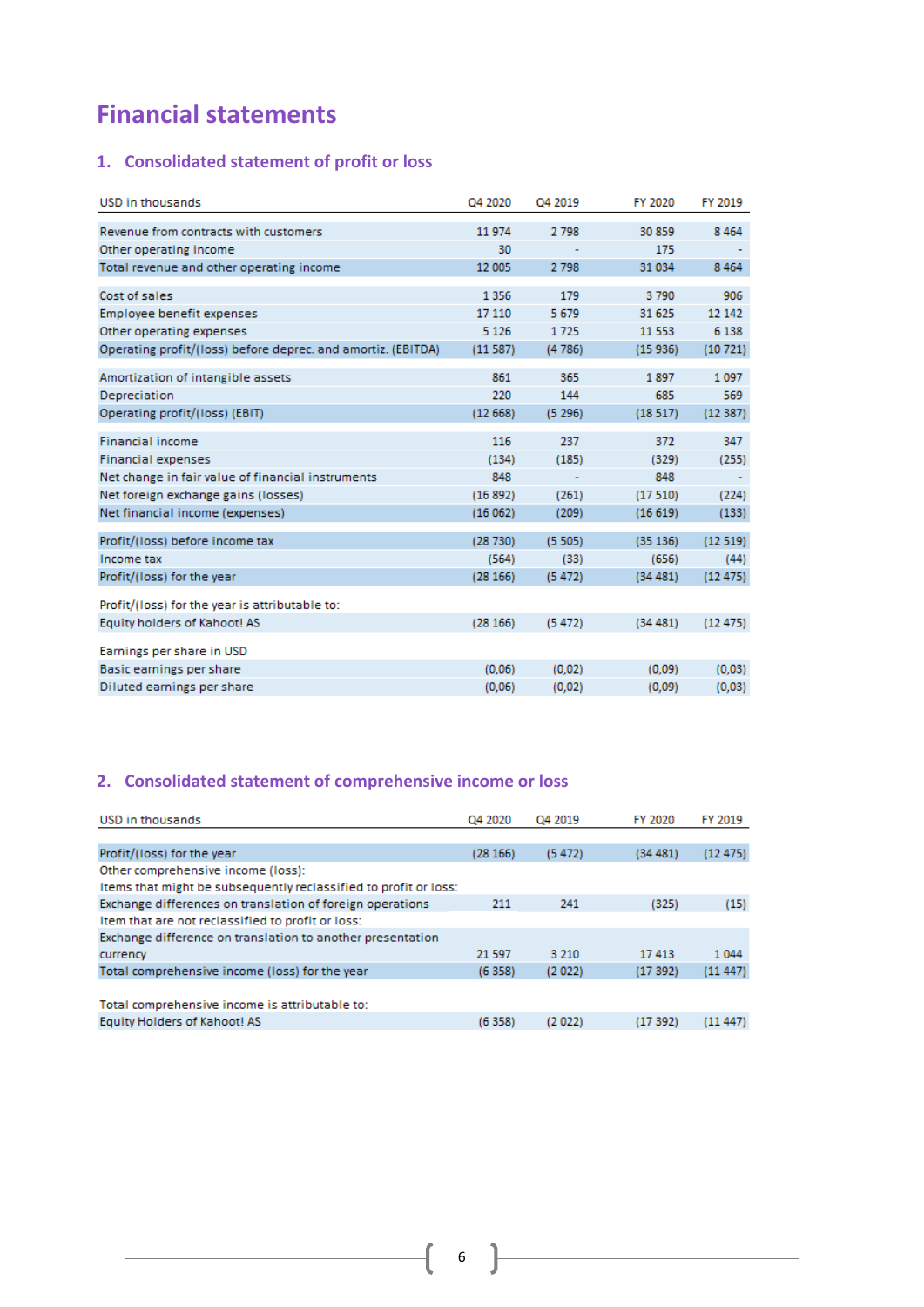## **3. Consolidated balance sheet**

| USD in thousands                        | 31.12.2020 | 31.12.2019 |
|-----------------------------------------|------------|------------|
| <b>ASSETS</b>                           |            |            |
| Goodwill                                | 77 745     | 20 097     |
| Intangible assets                       | 34 373     | 8 9 0 2    |
| Property, plant and equipment           | 409        | 313        |
| Right-of-use assets                     | 3 1 6 5    | 3078       |
| Deferred tax asset                      |            |            |
| Total non-current assets                | 115 692    | 32 390     |
| <b>Trade receivables</b>                | 2671       | 1322       |
| Other current assets                    | 3 3 1 6    | 599        |
| Cash and cash equivalents               | 256 120    | 40 851     |
| <b>Total current assets</b>             | 262 108    | 42772      |
| <b>TOTAL ASSETS</b>                     | 377 800    | 75 163     |
|                                         |            |            |
| <b>EQUITY AND LIABILITIES</b>           |            |            |
| Share capital                           | 5 2 2 8    | 1473       |
| Share premium                           | 357 383    | 92 621     |
| Share-based payments reserves           | 5 5 4 2    | 2095       |
| Foreign currency translation reserves   | (375)      | (50)       |
| <b>Retained earnings</b>                | (79373)    | (40112)    |
| <b>Total equity</b>                     | 288 406    | 56 027     |
| Lease liabilities                       | 2312       | 2561       |
| Deferred tax liability                  | 5843       | 1 3 4 6    |
| Other non-current liabilities           | 15 447     |            |
| <b>Total non-current liabilities</b>    | 23 602     | 3 9 0 7    |
| Lease liabilities                       | 964        | 601        |
| Trade payables                          | 1817       | 940        |
| Contract liabilities (deferred revenue) | 27899      | 6072       |
| Other current liabilities               | 35 111     | 7616       |
| <b>Total current liabilities</b>        | 65 791     | 15 2 2 9   |
| <b>Total liabilities</b>                | 89 393     | 19 13 6    |
| TOTAL EQUITY AND LIABILITIES            | 377800     | 75 163     |

7 }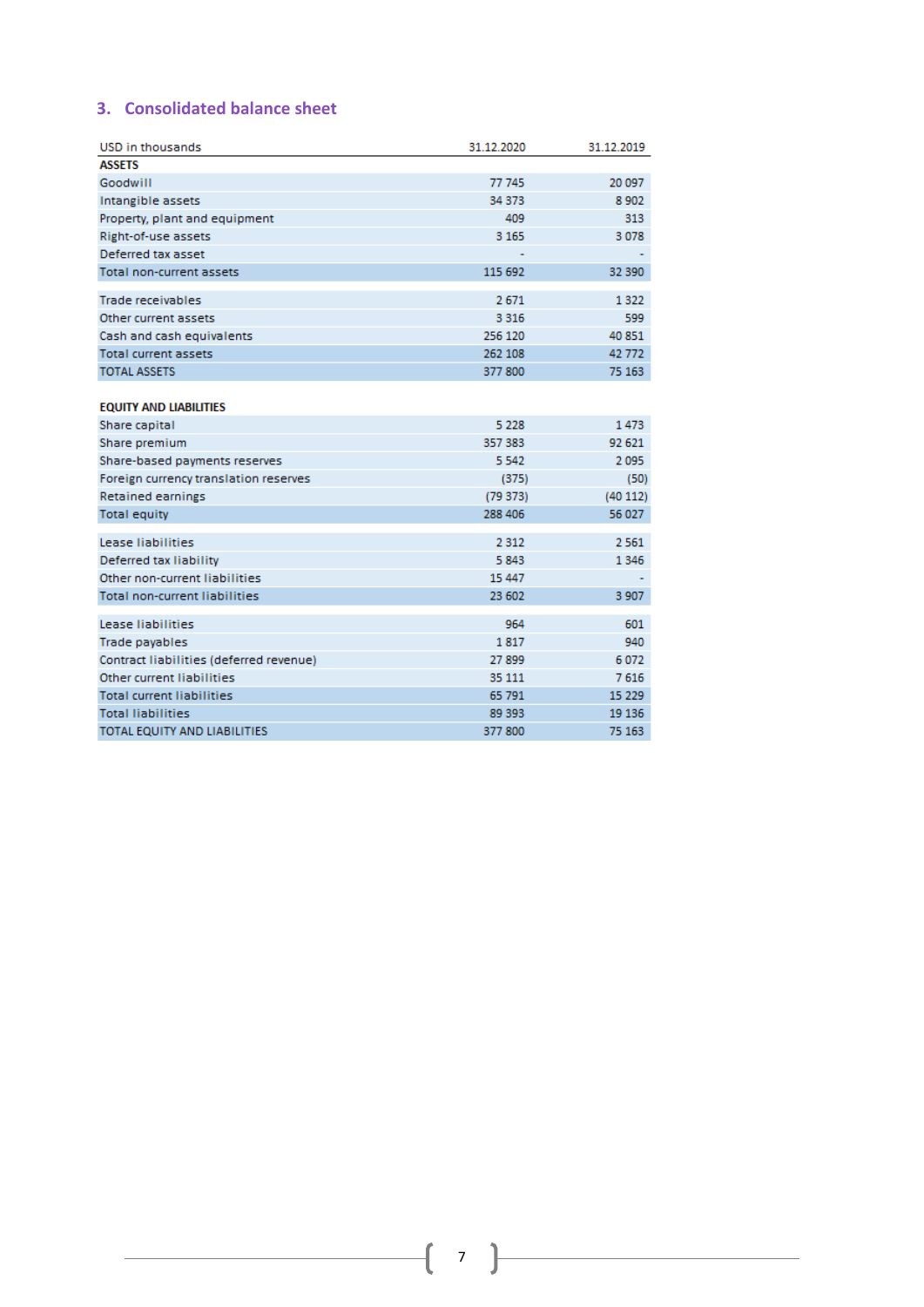## **4. Consolidated statement of changes in equity**

|                                                |                          |                          | Share-based              | <b>Translation</b>       |                |          |
|------------------------------------------------|--------------------------|--------------------------|--------------------------|--------------------------|----------------|----------|
|                                                | Share                    | Share                    | payments                 | differences              | Retained       | Total    |
| USD in thousands                               | capital                  | premium                  | reserves                 | reserves                 | earnings       | equity   |
| Balance at 1 January 2019                      | 1 3 3 4                  | 53 439                   | 1586                     | (35)                     | (27860)        | 28 4 64  |
| Profit/(loss) for the year                     | $\overline{\phantom{a}}$ | $\sim$                   | $\sim$                   | $\blacksquare$           | (12475)        | (12475)  |
| Currency translation differences               | (9)                      | 844                      | (15)                     | (15)                     | 223            | 1028     |
| Total comprehensive income/(loss) for the year | (9)                      | 844                      | (15)                     | (15)                     | (12 252)       | (11.447) |
| <b>Issuance of shares</b>                      | 148                      | 40 510                   | $\overline{\phantom{a}}$ | $\overline{\phantom{a}}$ | $\sim$         | 40 658   |
| Transaction costs on equity issues             | $\sim$                   | (2 172)                  | $\sim$                   | $\overline{\phantom{a}}$ | $\sim$         | (2172)   |
| Share option program                           | $\sim$                   |                          | 524                      | $\blacksquare$           | ÷              | 524      |
| Balance at 31 December 2019                    | 1473                     | 92 621                   | 2095                     | (50)                     | (40112)        | 56 0 26  |
| Profit/(loss) for the year                     | $\overline{\phantom{a}}$ | $\overline{\phantom{a}}$ | $\blacksquare$           | $\sim$                   | (34481)        | (34481)  |
| Currency translation differences               | 334                      | 21 4 8 0                 | 378                      | (325)                    | (4780)         | 17088    |
| Total comprehensive income/(loss) for the year | 334                      | 21 4 8 0                 | 378                      | (325)                    | (39 261)       | (17392)  |
| <b>Issuance of shares</b>                      | 3 4 2 1                  | 253 520                  | $\sim$                   | $\overline{\phantom{a}}$ | $\sim$         | 256 940  |
| Transaction costs on equity issues             | $\sim$                   | (10237)                  | $\sim$                   | $\sim$                   | $\blacksquare$ | (10237)  |
| Share option program                           | $\sim$                   | $\sim$                   | 3 0 6 9                  | $\blacksquare$           | $\sim$         | 3 0 6 9  |
| Balance at 31 December 2020                    | 5 2 2 8                  | 357 383                  | 5 5 4 2                  | (375)                    | (79 373)       | 288 406  |

## **5. Consolidated statement of cash flows**

| USD in thousands                                            | Q4 2020  | Q4 2019 | FY 2020  | FY 2019  |
|-------------------------------------------------------------|----------|---------|----------|----------|
| Cash flows from operating activities                        |          |         |          |          |
| Profit/(loss) before income tax                             | (28730)  | (5 505) | (35136)  | (12.519) |
| Adjustments for:                                            |          |         |          |          |
| Depreciation and amortization                               | 1 2 2 5  | 560     | 2582     | 1666     |
| Net interest income                                         | 155      | (171)   | (329)    | (255)    |
| Share-based payments expense                                | 2 0 0 4  | 138     | 3 0 6 9  | 524      |
| Change in trade and other receivables                       | 76       | (150)   | 279      | (945)    |
| Change in contract liabilities (deferred revenue)           | 5 1 3 2  | 3 2 3 9 | 13807    | 5 2 4 7  |
| Change in trade payables                                    | 286      | 533     | 591      | 765      |
| Change in other current assets and other liabilities        | 26 722   | 2 6 1 3 | 32 191   | 2 6 8 4  |
| Interest received                                           | 116      | 191     | 372      | 347      |
| Net cash flow from operating activities                     | 6984     | 1449    | 17426    | (2486)   |
| Cash flows from investing activities                        |          |         |          |          |
| Payment for acquisition of subsidiary, net of cash acquired | (34 227) | (0)     | (34 227) | (8996)   |
| Payment for property, plant and equipment                   | (50)     | (74)    | (214)    | (230)    |
| Net cash from investing activities                          | (34277)  | (74)    | (34441)  | (9 226)  |
| Cash flows from financing activities                        |          |         |          |          |
| Proceeds from issuance of ordinary shares                   | 215825   | 27 939  | 241 931  | 28 184   |
| Transaction costs on issuance of ordinary shares            | (9055)   | (2172)  | (10237)  | (2172)   |
| Repayments of lease liabilities                             | (175)    | (112)   | (537)    | (461)    |
| Paid interest on lease liabilities.                         | (20)     | (21)    | (78)     | (91)     |
| Net cash from financing activities                          | 206 575  | 25 633  | 231 079  | 25 460   |
|                                                             |          |         |          |          |
| Net increase/(decrease) in cash and cash equivalents        | 179 282  | 27 007  | 214 064  | 13 748   |
| Cash and cash equivalents as of 1 January                   | 72 493   | 13 294  | 40 851   | 27843    |
| Effects of exchange rate changes on cash and cash equiv.    | 4 3 4 5  | 550     | 1 2 0 5  | (740)    |
| Cash and cash equivalents as of 31 December                 | 256 120  | 40 851  | 256 120  | 40 851   |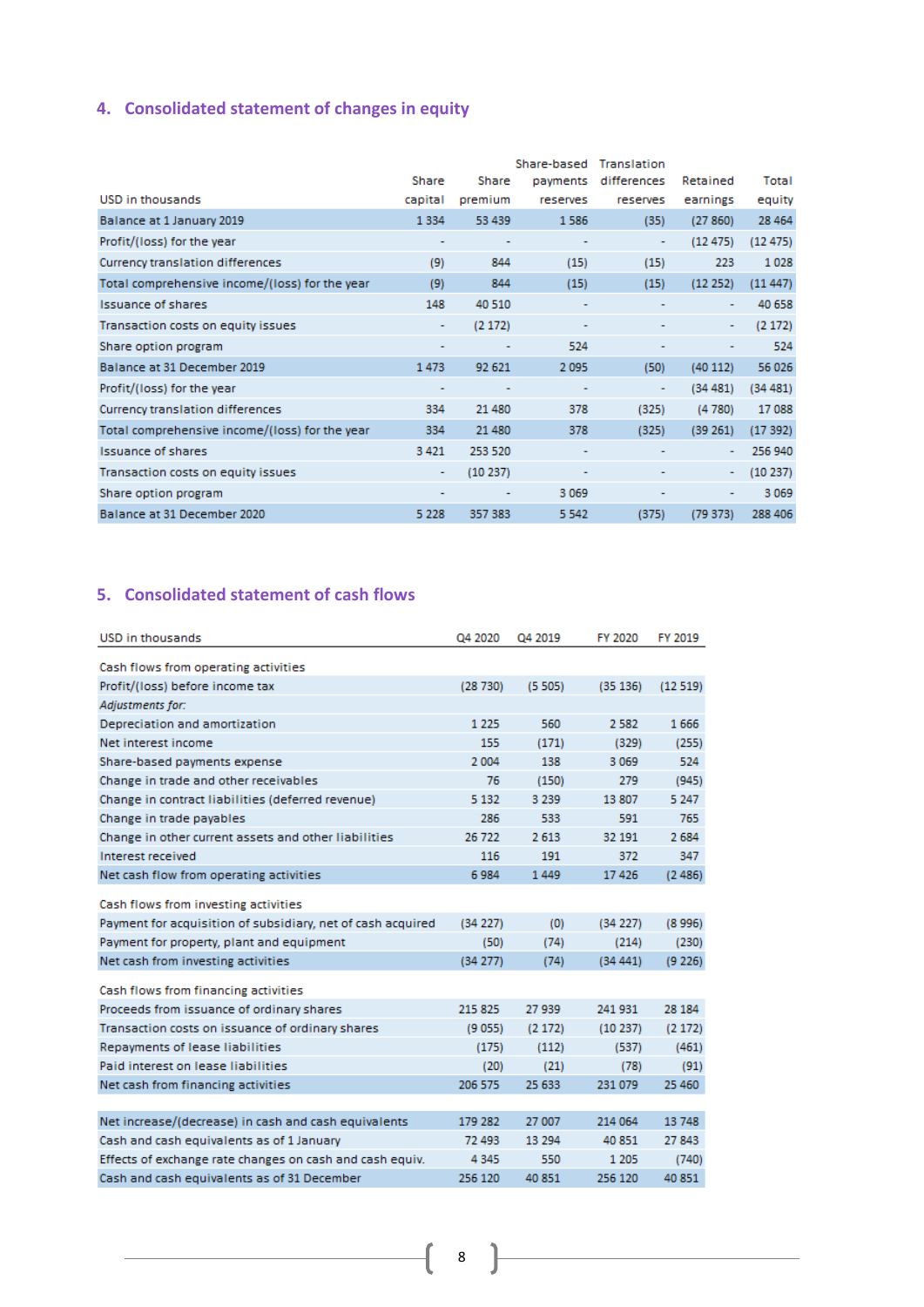## **Notes to the interim consolidated financial statements**

#### **Note 1 General accounting policies**

Kahoot! AS (the Company or Kahoot!), the parent company of the Kahoot! Group (the Group) is a limited liability company incorporated and domiciled in Norway, with its head office in Fridtjof Nansens plass 7, 0160 Oslo. The Company is listed on Euronext Growth and has the ticker "KAHOT".

The condensed consolidated interim financial statements consist of Kahoot! AS and its subsidiaries. As a result of rounding differences, numbers or percentages may not add up to the total.

These interim condensed consolidated financial statements for the twelve months ending 31 December 2020, have been prepared in accordance with IAS 34 Interim Financial Reporting, and authorized for issue by the board of directors on February 9, 2021. The interim condensed consolidated financial statements do not include all the information and disclosures required in the annual financial statements and should be read in conjunction with the Group's annual financial statements for 2020, which are published at the same date as this interim report.

The accounting policies applied in the preparation of the interim consolidated financial statements are consistent with those followed in the preparation of the Group's annual financial statements for the year ended 31 December 2020.

#### **Note 2 Business combination**

#### **Actimo**

Actimo ApS ("Actimo") was acquired by a purchase of 100% of the shares effective from 5 October 2020. Actimo, an employee engagement platform that empowers organizations to more efficiently build corporate culture with better communication, training and interaction with the workforce was acquired for a total consideration of USD 26-33 million on a debt and cash free basis including a performance-based element. The consideration was settled by a combination of cash and 1,114,963 new Kahoot! AS Shares at a subscription price of NOK 46.82 per share.

## **PlanB Labs Oü (Drops)**

PlanB Labs Oü ("Drops", hereafter referred to as Drops) was acquired by a purchase of 100% of the shares effective from 28 November 2020. Drops, one of the fastest growing language platforms in the world was acquired for a total consideration of USD 31 million on a debt and cash free basis in addition to a performance-based element up to USD 19 million depending on Drops performance in 2020, 2021 and 2022. The consideration was settled by a combination of cash and 859,169 new Kahoot! AS Shares at a subscription price of NOK 62.63 per share.

#### **Preliminary purchase price allocation - assets acquired and liabilities assumed**

The amounts recognized at the date of acquisitions in respect of identifiable assets acquired and liabilities assumed are set out in the table at right, using the exchange rate as of 5 October for Actimo and exchange rate as of 28 November for Drops.

Goodwill from the acquisitions of Actimo and Drops are attributable to synergies, and will lead to additional value for the Group's subscription-based product offering when combined with the Kahoot! products.

Acquisition costs of USD 540 thousand arose as a result of the transactions. These have been recognized as part of other operating expenses in the statement of statement of profit or loss.

Since the acquisition date 5 October 2020, Actimo has contributed with USD 1,125 thousand to the Group's revenue and a loss USD 590 thousand to the Group's total loss. Drops have contributed with USD 726 thousand to the Group's revenue since the acquisition date 28 November 2020 and a positive net income contribution of USD 60 thousand to the Group's total loss. If the acquisitions of Actimo and Drops had occurred on 1 January 2020, the revenue for the Group would have been USD 40,842 thousand and the Group's loss would have been USD 36,443 thousand.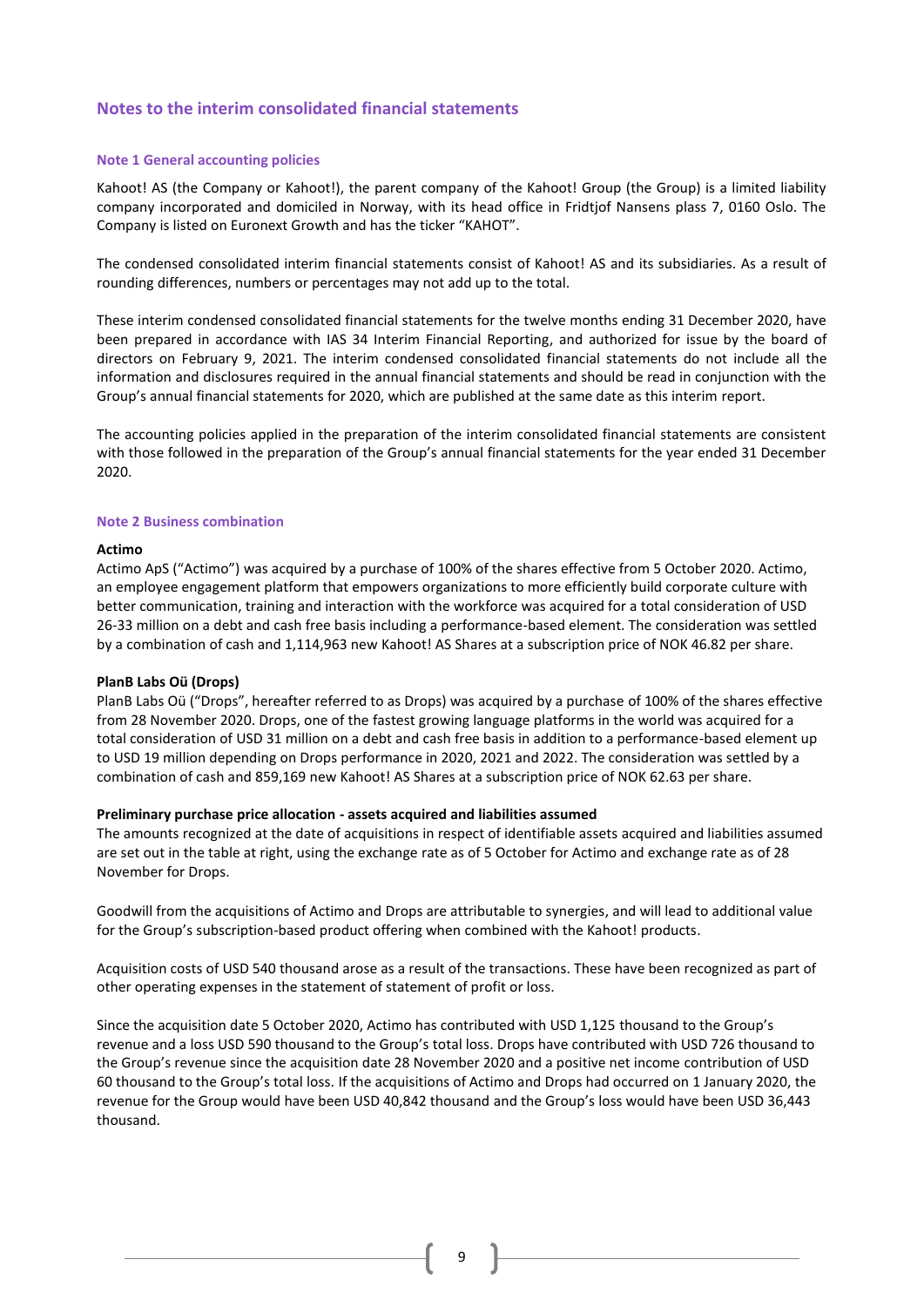| USD in thousands                                     | Actimo   | <b>Drops</b> |
|------------------------------------------------------|----------|--------------|
| Purchase consideration                               |          |              |
| Cash consideration                                   | 21 0 34  | 16 372       |
| Shares issued                                        | 5 6 4 3  | 6073         |
| Contingent liability / earn-out                      | 6 2 8 5  | 20 673       |
| Total purchase consideration                         | 32 962   | 43 118       |
| <b>Brand</b>                                         | 332      | 1067         |
| Technology                                           | 7953     | 17057        |
| Property, plant and equipment                        | ۰        | 45           |
| Trade and other receivables                          | 1559     | 1769         |
| Cash and cash equivalents                            | 1503     | 1676         |
| Deferred tax liability                               | (1049)   | (3625)       |
| Trade payables and other current liabilities         | (3, 459) | (3852)       |
| Total net identifiable assets acquired at fair value | 6839     | 14 137       |
| Total purchase consideration                         | 32 962   | 43 118       |
| Goodwill                                             | 26 123   | 28 980       |
| Net cash outflow arising on acquisition              |          |              |
| Cash consideration                                   | 21 034   | 16 372       |
| Less: cash and cash equivalents acquired             | 1503     | 1676         |
| <b>Total cash consideration</b>                      | 19 531   | 14 696       |

#### **Note 3 Revenue and segments**

The Kahoot! Group has one segment: software to make learning awesome. The market for Kahoot!'s software is global. The chief decision maker will therefore follow up revenue and profitability on a global basis This is consistent with the internal reporting submitted to the chief operating decision maker responsible for allocating resources and assessing performance as well as making strategic decisions.

| USD in thousands                              | Q4 2020 | Q4 2019                  | FY 2020 | FY 2019 |
|-----------------------------------------------|---------|--------------------------|---------|---------|
|                                               |         |                          |         |         |
| Subscription revenue - recognized over time   | 11 647  | 2452                     | 27 746  | 7930    |
| Sale to schools - recognized at point in time | 115     | $\overline{\phantom{a}}$ | 2 2 3 5 |         |
| Other revenue - recognized at point in time   | 213     | 346                      | 878     | 534     |
| Total revenue from contracts with customers   | 11974   | 2 7 9 8                  | 30859   | 8464    |
| Other operating income                        | 30      | $\blacksquare$           | 175     |         |
| Total revenue and other operating income      | 12 005  | 2798                     | 31 0 34 | 8464    |

#### **Note 4 Equity**

Kahoot! AS only has one class of shares and all shares have the same voting rights. The shareholders are entitled to receive dividends as and when declared and are entitled to one vote per share at General Meetings of the Company.

|                                             | Number of<br>shares | Share capital<br>(NOK) | Share capital<br>(USD) |
|---------------------------------------------|---------------------|------------------------|------------------------|
| Balance at 1 January 2020                   | 129 359 496         | 12 935 950             | 1473293                |
| Issued during the year                      | 316 732 471         | 31 673 247             | 3 4 20 6 5 2           |
| Currency effects from translation of equity |                     |                        | 334 145                |
| Balance at 31 December 2020                 | 446 091 967         | 44 609 197             | 5 228 090              |

The share capital is fully paid and has a par value of NOK 0.10.

At the Extraordinary General Meeting of Kahoot! AS on 14 January 2021, the Board of Directors were authorized to increase the share capital in connection with mergers, acquisitions, equity raises and exercise of options.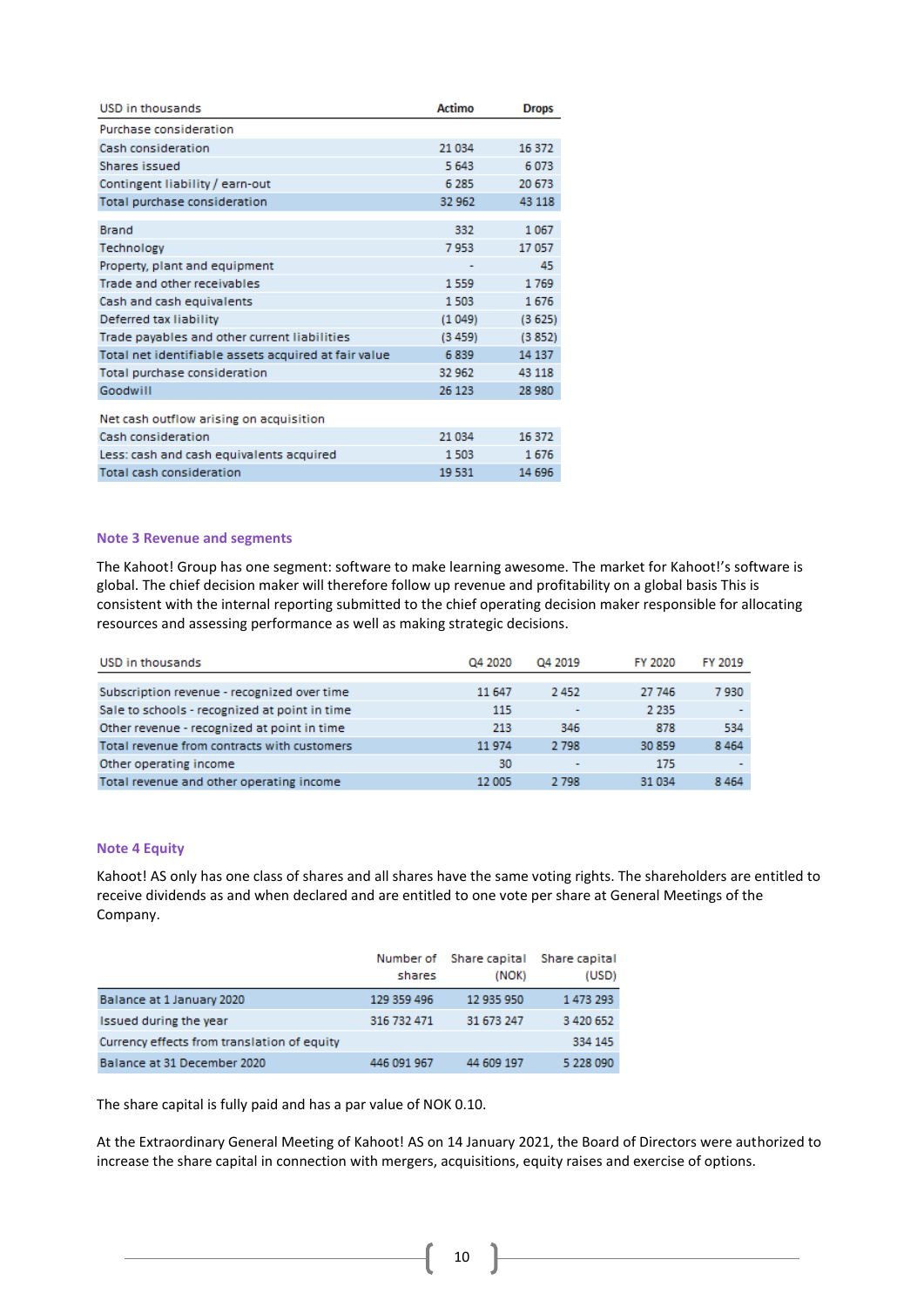Information relating to the Group's Employee Option Plan, including details of options issued, exercised and lapsed during the financial year and options outstanding at the end of each reporting period, is set out in note 17 in the 2020 Annual Report.

The table below shows the development in the Company's share capital in 2020.

|           |                                           | Change in     |                             | New Nominal |                 |                                  |
|-----------|-------------------------------------------|---------------|-----------------------------|-------------|-----------------|----------------------------------|
| Date of   |                                           |               | share capital share capital | value       | Number of total | Subscription price               |
|           | registration Type of change               | (NOK)         | (NOK)                       | (NOK)       | issued shares   | per share (NOK)                  |
| 8 Jun 20  | Share capital increase<br>and share split | 25 871 899    | 38 807 849                  | 0,1         | 388 078 488     | N/A                              |
| 16 Jun 20 | Share capital increase                    | 1 141 178     | 39 949 026                  | 0,1         | 399 490 263     | 35.5/6.667/<br>3.3333, 1.6667/1  |
| 6 Oct 20  | Share capital increase                    | 111 496       | 40 060 523                  | 0.1         | 400 605 226     | 46.82                            |
| 13 Oct 20 | Share capital increase                    | 4 4 6 2 7 5 7 | 44 523 280                  | 0.1         | 445 232 798     | 46/8.3333/6.6667/<br>1.6667/0.58 |
| 4 Dec 20  | Share capital increase                    | 85 917        | 44 609 197                  | 0.1         | 446 091 967     | 62.63                            |

#### **Note 5 Shareholder information**

|    | Shareholders per February 8, 2021   | Shares (m) | %      |
|----|-------------------------------------|------------|--------|
| 1  | SoftBank                            | 71.0       | 15,9%  |
| 2  | Datum Group                         | 52.1       | 11,7 % |
| 3  | Glitrafjord                         | 40,2       | 9,0%   |
| 4  | The Bank of New York Mellon         | 20,8       | 4.7%   |
| 5  | Creandum III LP                     | 20.0       | 4,5%   |
| 6  | Citigroup Global Markets Inc.       | 13,5       | 3,0%   |
| 7  | Versvik Invest AS                   | 13.0       | 2.9%   |
| 8  | Newbrott AS                         | 7,6        | 1,7%   |
| 9  | Nordnet Bank AB                     | 5,4        | 1,2%   |
| 10 | Goldman Sachs & Co. LLC             | 5,4        | 1,2%   |
| 11 | <b>Gamification AS</b>              | 5,2        | 1,2%   |
|    | 12 MP Pensjon PK                    | 5,1        | 1,2%   |
| 13 | State Street Bank and Trust Comp    | 4,7        | 1.0%   |
|    | 14 Sanden AS                        | 4,3        | 1,0%   |
| 15 | Verdipapirfondet DNB Norden         | 3,6        | 0.8%   |
| 16 | Brown Brothers Harriman & Co.       | 3,6        | 0,8%   |
| 17 | <b>Adrian AS</b>                    | 3,2        | 0.7%   |
| 18 | Morgan Stanley & Co. LLC            | 3,1        | 0,7%   |
| 19 | Verdipapirfondet DNB Grønt Norden   | 3,0        | 0.7%   |
| 20 | J.P. Morgan Bank Luxembourg S.A.    | 2,9        | 0,6%   |
|    | Other                               | 158,4      | 35,5%  |
|    | <b>Total outstanding shares</b>     | 446,1      | 100,0% |
|    | Outstanding share options           | 20,1       |        |
|    | Total no. of shares (fully diluted) | 466,2      |        |

#### **Note 6 Related party transactions**

There have not been any changes or transactions with any related parties that significantly impact the Group's financial position or results for the period.

## **Note 7 Events after the balance sheet date**

No events that have significantly affected or may significantly affect the operations of the Group have occurred after 31 December 2020.